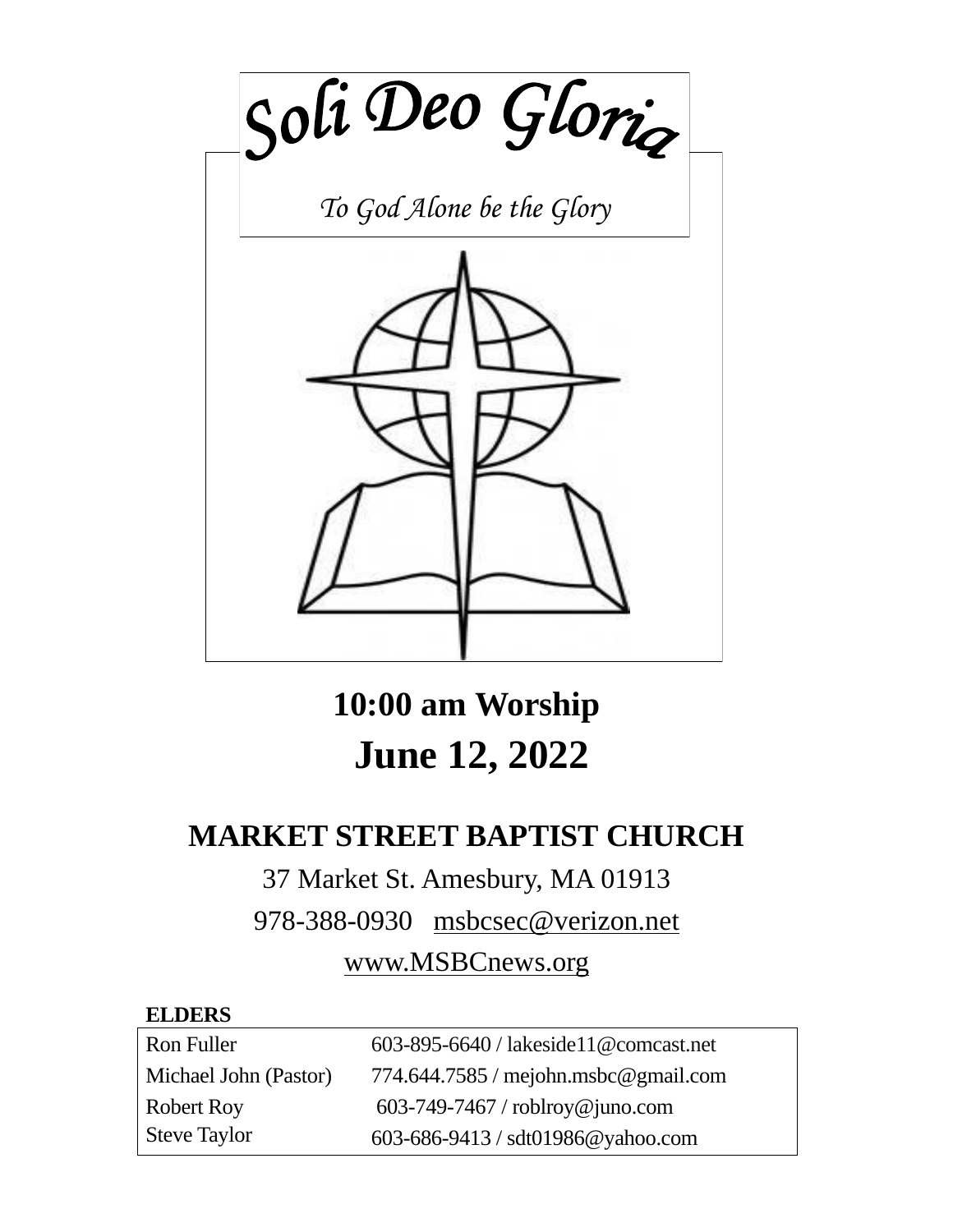# *Order of Worship*

### **Call to Worship & Prayer of Praise** *Psalm 46*

God is our refuge and strength, a very present help in trouble.

**Therefore we will not fear though the earth gives way, though the mountains be moved into the heart of the sea, though its waters roar and foam, though the mountains tremble at its swelling.** 

There is a river whose streams make glad the city of God, the holy habitation of the Most High.

### **God is in the midst of her; she shall not be moved; God will help her when morning dawns.**

The nations rage, the kingdoms totter; He utters his voice, the earth melts.

### **The LORD of hosts is with us; the God of Jacob is our fortress.**

Come, behold the works of the LORD, how he has brought desolations on the earth.

### **He makes wars cease to the end of the earth; He breaks the bow and shatters the spear; He burns the chariots with fire.**

"Be still, and know that I am God. I will be exalted among the nations, I will be exalted in the earth!"

**The LORD of hosts is with us; the God of Jacob is our fortress.** 

# **Hymns of Praise**

### **ALL HAIL KING JESUS** *(Hymn #295)*

All hail King Jesus! All hail Emmanuel! King of kings, Lord of lords, Bright Morning Star. And throughout eternity I'll sing His praises, And I'll reign with Him throughout eternity.  $(2x)$ 

### **HE IS EXALTED** *(Hymn #296)*

He is exalted, the King is exalted on high; I will praise Him. He is exalted, forever exalted, and I will praise His name! He is the Lord; forever His truth shall reign. Heaven and earth rejoice in His holy name. He is exalted, the King is exalted on high.  $(2x)$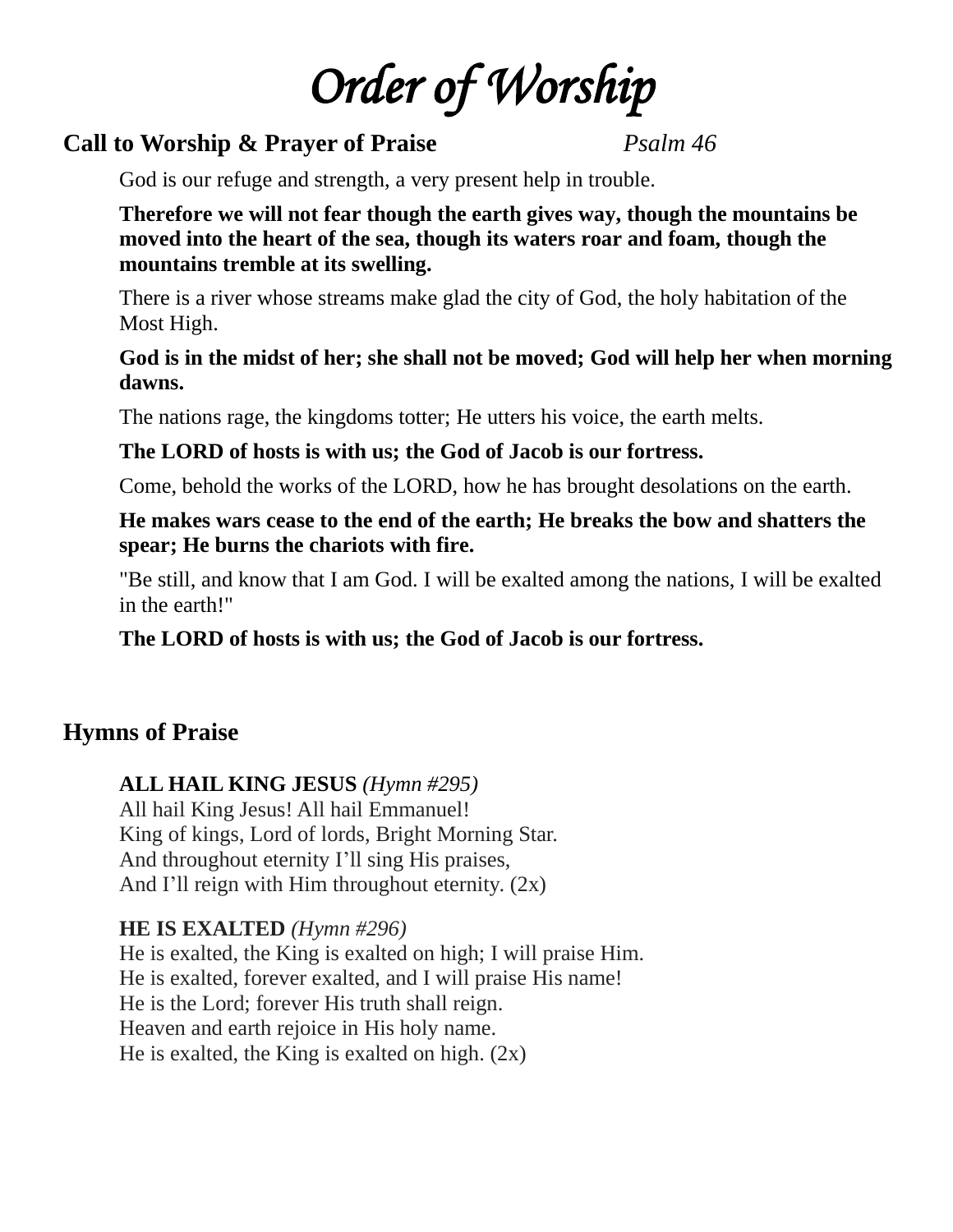### **BE STILL MY SOUL** *(Hymn #514)*

Be still, my soul: the Lord is on thy side; Bear patiently the cross of grief or pain; Leave to thy God to order and provide; In ev'ry change He faithful will remain. Be still, my soul: thy best, thy heav'nly Friend Thro' thorny ways leads to a joyful end.

Be still, my soul: thy God doth undertake To guide the future as He has the past. Thy hope, thy confidence let nothing shake; All now mysterious shall be bright at last. Be still, my soul: the waves and winds still know His voice, who ruled them while He dwelt below.

Be still, my soul: the hour is hast'ning on When we shall be forever with the Lord,

When disappointment, grief, and fear are gone,

Sorrow forgot, love's purest joys restored.

Be still, my soul: when change and tears are past,

All safe and blessed we shall meet at last.

CCLI #224799

### **Gospel Reading** *Acts 2:14-47*

**<sup>14</sup>**But Peter, standing with the eleven, lifted up his voice and addressed them: "Men of Judea and all who dwell in Jerusalem, let this be known to you, and give ear to my words. <sup>15</sup> For these people are not drunk, as you suppose, since it is only the third hour of the day. **<sup>16</sup>**But this is what was uttered through the prophet Joel:

<sup>17</sup> "And in the last days it shall be, God declares,

that I will pour out my Spirit on all flesh,

and your sons and your daughters shall prophesy,

and your young men shall see visions,

and your old men shall dream dreams;

**<sup>18</sup>** even on my male servants and female servants

in those days I will pour out my Spirit, and they shall prophesy.

**<sup>19</sup>** And I will show wonders in the heavens above

and signs on the earth below,

blood, and fire, and vapor of smoke;

**<sup>20</sup>** the sun shall be turned to darkness and the moon to blood,

before the day of the Lord comes, the great and magnificent day.

**<sup>21</sup>** And it shall come to pass that everyone who calls upon the name of the Lord shall be saved.'

**<sup>22</sup>** "Men of Israel, hear these words: Jesus of Nazareth, a man attested to you by God with mighty works and wonders and signs that God did through him in your midst, as you yourselves know— **<sup>23</sup>** this Jesus, delivered up according to the definite plan and foreknowledge of God, you crucified and killed by the hands of lawless men. **<sup>24</sup>** God raised him up, loosing the pangs of death, because it was not possible for him to be held by it. **<sup>25</sup>** For David says concerning him,

"'I saw the Lord always before me,

for he is at my right hand that I may not be shaken;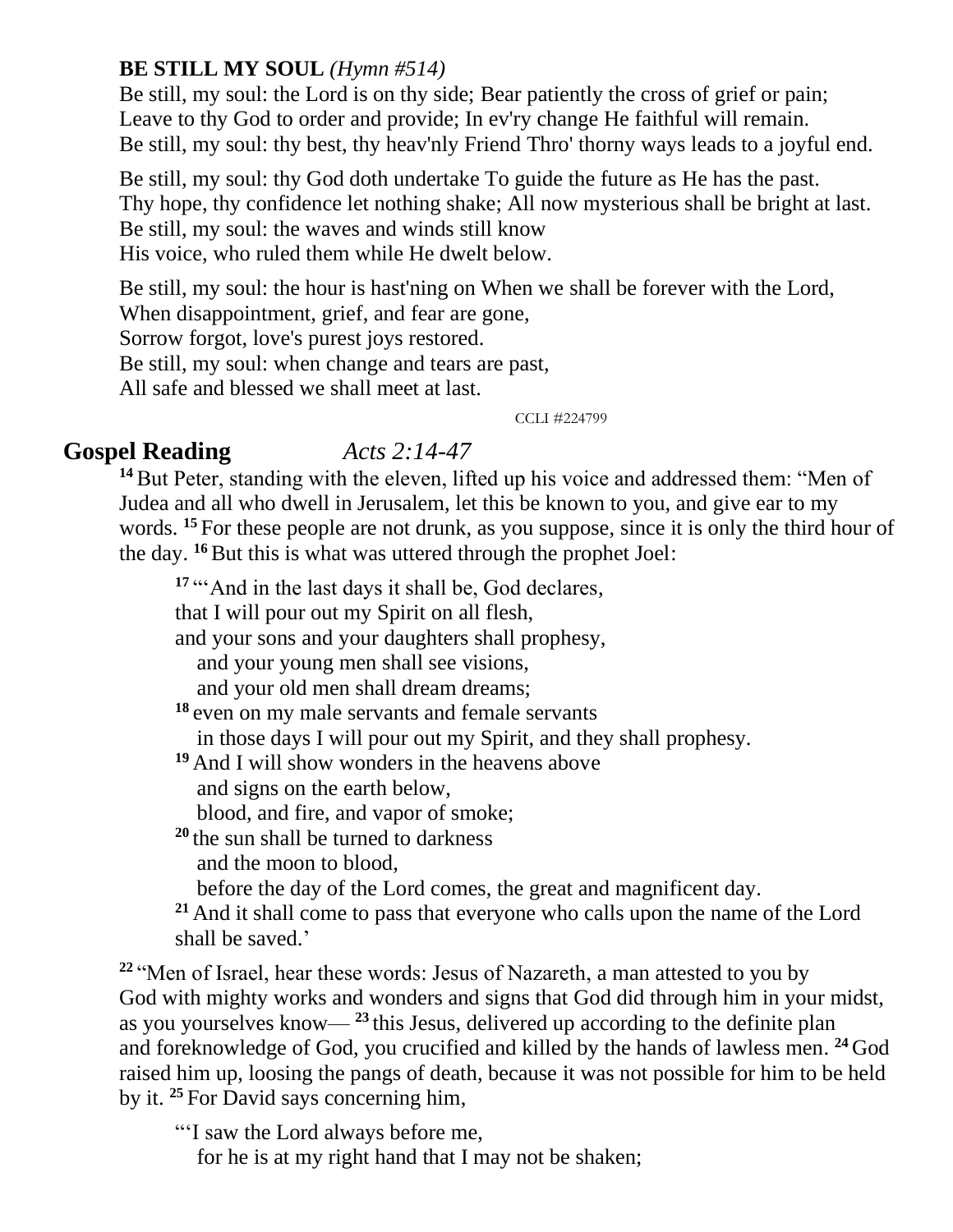- <sup>26</sup> therefore my heart was glad, and my tongue rejoiced; my flesh also will dwell in hope.
- **<sup>27</sup>** For you will not abandon my soul to Hades,
	- or let your Holy One see corruption.
- **<sup>28</sup>** You have made known to me the paths of life;
	- you will make me full of gladness with your presence.'

**<sup>29</sup>** "Brothers, I may say to you with confidence about the patriarch David that he both died and was buried, and his tomb is with us to this day. **<sup>30</sup>**Being therefore a prophet, and knowing that God had sworn with an oath to him that he would set one of his descendants on his throne, **<sup>31</sup>** he foresaw and spoke about the resurrection of the Christ, that he was not abandoned to Hades, nor did his flesh see corruption. **<sup>32</sup>** This Jesus God raised up, and of that we all are witnesses. **<sup>33</sup>** Being therefore exalted at the right hand of God, and having received from the Father the promise of the Holy Spirit, he has poured out this that you yourselves are seeing and hearing. **<sup>34</sup>** For David did not ascend into the heavens, but he himself says,

"The Lord said to my Lord,

"Sit at my right hand,

**35** until I make your enemies your footstool."'

**<sup>36</sup>** Let all the house of Israel therefore know for certain that God has made him both Lord and Christ, this Jesus whom you crucified."

**<sup>37</sup>** Now when they heard this they were cut to the heart, and said to Peter and the rest of the apostles, "Brothers, what shall we do?" **<sup>38</sup>** And Peter said to them, "Repent and be baptized every one of you in the name of Jesus Christ for the forgiveness of your sins, and you will receive the gift of the Holy Spirit. **<sup>39</sup>** For the promise is for you and for your children and for all who are far off, everyone whom the Lord our God calls to himself." <sup>40</sup> And with many other words he bore witness and continued to exhort them, saying, "Save yourselves from this crooked generation." **<sup>41</sup>** So those who received his word were baptized, and there were added that day about three thousand souls.

**<sup>42</sup>** And they devoted themselves to the apostles' teaching and the fellowship, to the breaking of bread and the prayers. <sup>43</sup> And awe<sup>[c]</sup> came upon every soul, and many wonders and signs were being done through the apostles. <sup>44</sup> And all who believed were together and had all things in common. **<sup>45</sup>** And they were selling their possessions and belongings and distributing the proceeds to all, as any had need. **<sup>46</sup>** And day by day, attending the temple together and breaking bread in their homes, they received their food with glad and generous hearts, **<sup>47</sup>** praising God and having favor with all the people. And the Lord added to their number day by day those who were being saved.

# **Prayer of Confession**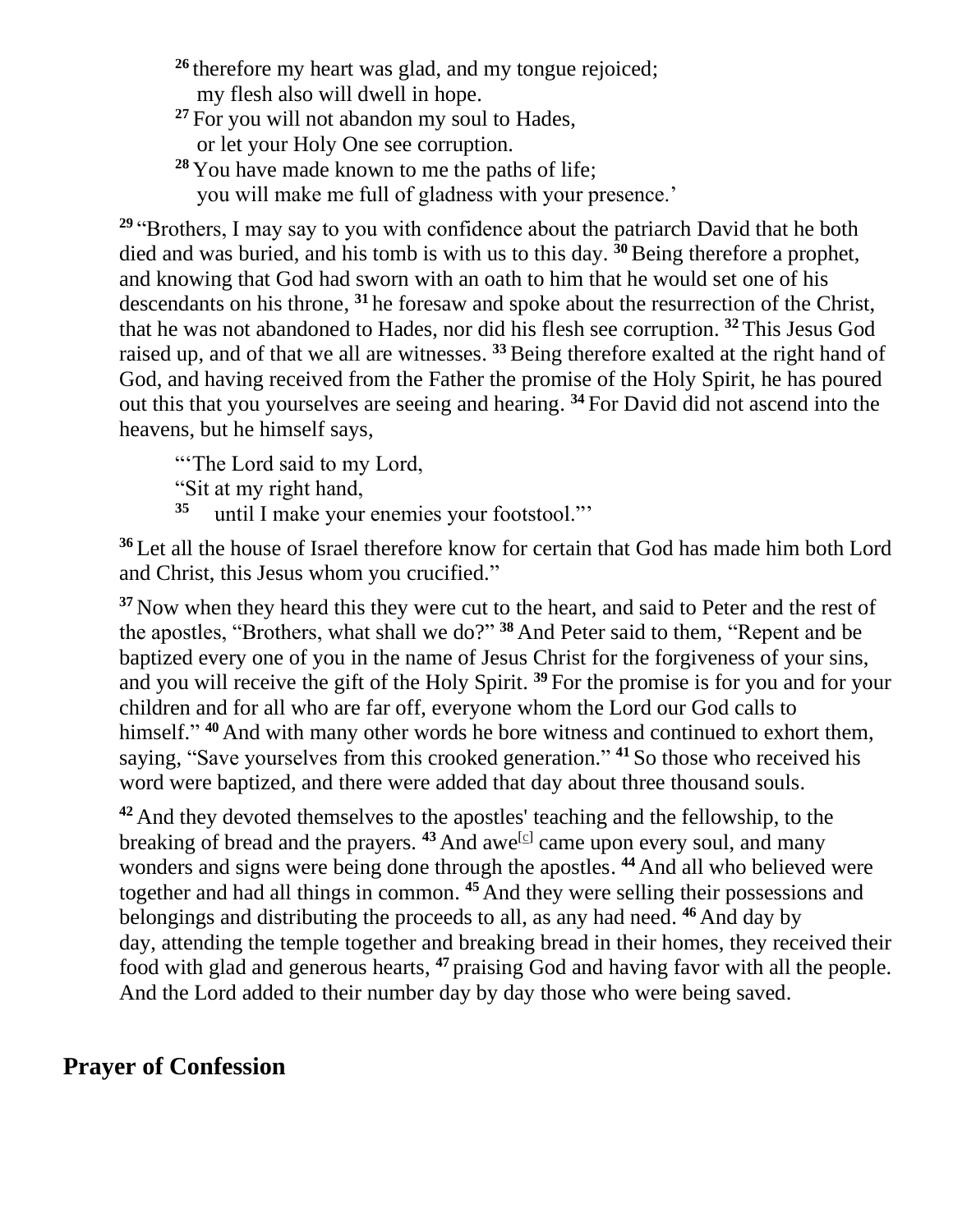# **Hymn of Response**

**KNOWING YOU** *(Hymn #487)* All I once held dear, built my life upon All this world reveres, and wars to own All I once thought gain I have counted loss Spent and worthless now, compared to this

> Knowing you, Jesus, Knowing you, there is no greater thing You're my all, you're the best. You're my joy, my righteousness And I love you, Lord

Now my heart's desire is to know you more To be found in you and known as yours To possess by faith what I could not earn All-surpassing gift of righteousness

Oh, to know the power of your risen life And to know You in Your sufferings To become like you in your death, my Lord So with you to live and never die

CCLI #224799

### **Scripture Reading**

### **EPHESIANS 3:14-21**

**<sup>14</sup>** For this reason I bow my knees before the Father, **<sup>15</sup>** from whom every family in heaven and on earth is named, **<sup>16</sup>** that according to the riches of his glory he may grant you to be strengthened with power through his Spirit in your inner being, **<sup>17</sup>** so that Christ may dwell in your hearts through faith—that you, being rooted and grounded in love, **<sup>18</sup>** may have strength to comprehend with all the saints what is the breadth and length and height and depth, **<sup>19</sup>** and to know the love of Christ that surpasses knowledge, that you may be filled with all the fullness of God.

**<sup>20</sup>** Now to him who is able to do far more abundantly than all that we ask or think, according to the power at work within us, **<sup>21</sup>** to him be glory in the church and in Christ Jesus throughout all generations, forever and ever. Amen.

### **2 PETER 3:14-18**

<sup>14</sup> Therefore, beloved, since you are waiting for these, be diligent to be found by him without spot or blemish, and at peace. <sup>15</sup> And count the patience of our Lord as salvation, just as our beloved brother Paul also wrote to you according to the wisdom given him, <sup>16</sup> as he does in all his letters when he speaks in them of these matters. There are some things in them that are hard to understand, which the ignorant and unstable twist to their own destruction, as they do the other Scriptures. <sup>17</sup> You therefore, beloved, knowing this beforehand, take care that you are not carried away with the error of lawless people and lose your own stability. <sup>18</sup> But grow in the grace and knowledge of our Lord and Savior Jesus Christ. To him be the glory both now and to the day of eternity. Amen.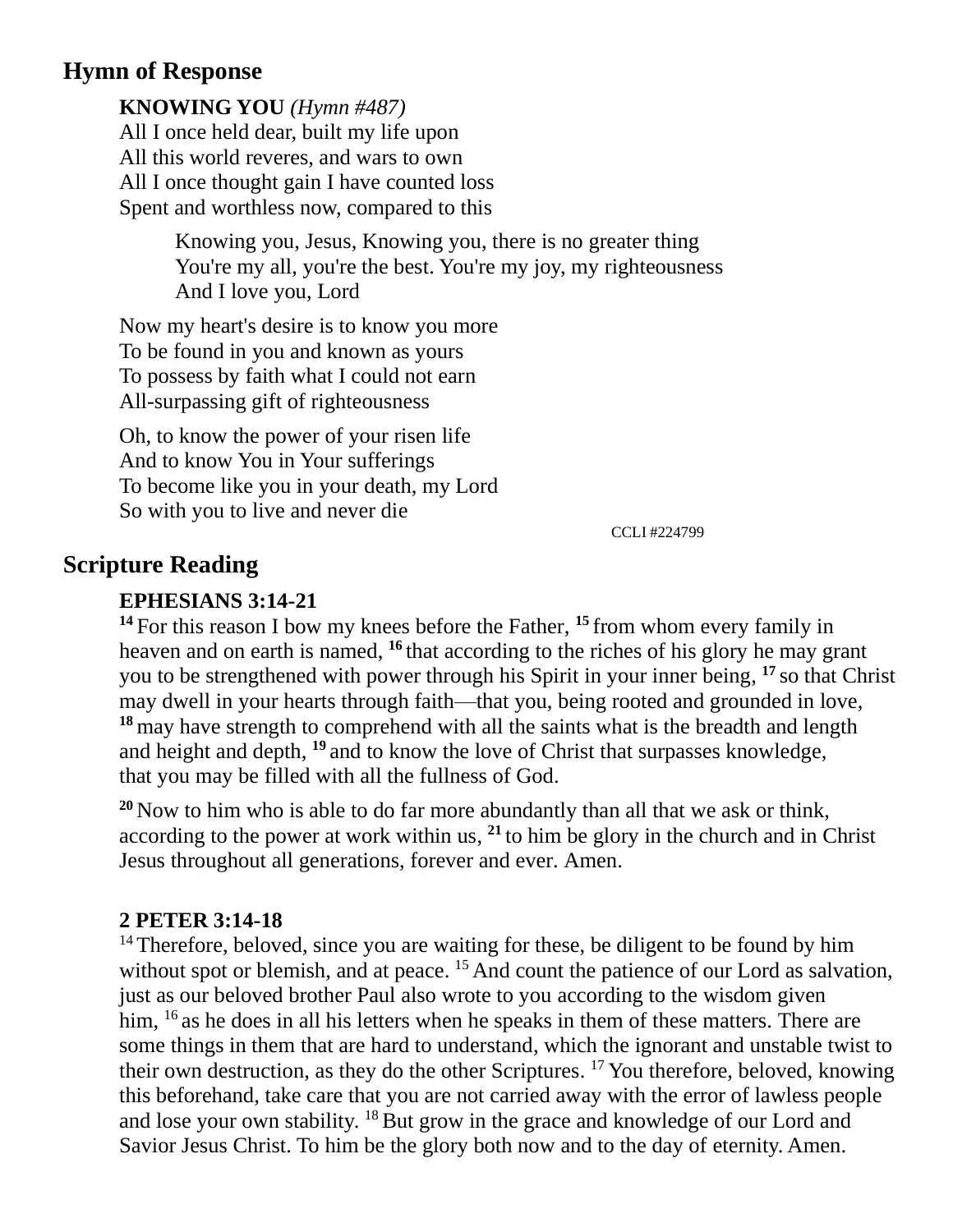# **Sermon "GROWING IN GRACE AND KNOWLEDGE"**

| WHAT IT MEANS TO GROW IN GRACE AND KNOWLEDGE<br>I.<br>A. Defining our Terms |
|-----------------------------------------------------------------------------|
|                                                                             |
|                                                                             |
| B. Growing in the Grace of Jesus Christ means                               |
| •  that He is increasingly P________________________ with me                |
|                                                                             |
| C. Growing in Grace & Knowledge is growing in                               |
|                                                                             |
|                                                                             |
| HOW WE GROW IN GRACE AND KNOWLEDGE<br>$\prod$ .                             |
|                                                                             |
| B. Diligently Attend to our D_____________ (2 Peter 1; Acts 2:42)           |
|                                                                             |
|                                                                             |
|                                                                             |